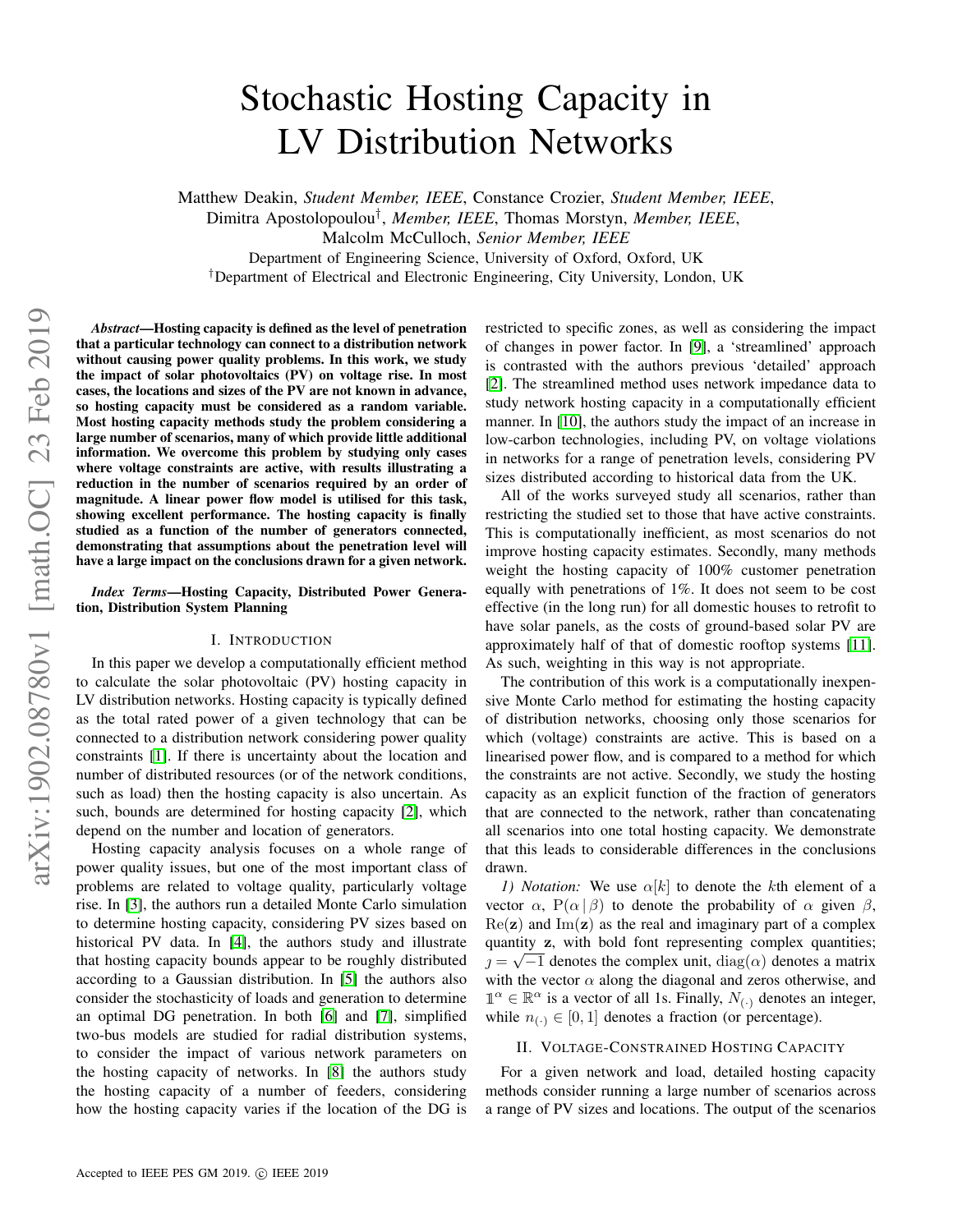

Fig. 1. The 'detailed' hosting capacity method, showing maximum and minimum upper hosting capacities. Note that a large number of scenarios are not close to the constraint and so give little additional information.

can then be used to estimate 'upper' and 'lower' hosting capacities (see Fig.  $\overline{1}$ ). In general, we see that hosting capacity  $\Phi$  is a random variable, as we assume that the location of individual PV plants cannot be known a priori. As well as hosting capacity  $\Phi$ , we also define a power per generator variable  $\phi$ , given by the relation

$$
\phi = \frac{\Phi}{N_{\text{gen}}},\tag{1}
$$

where a feeder has *N*<sub>gen</sub> generators.

In terms of hosting capacity, the optimal location network will usually be at the start of the feeder  $[9]$ . This is because this is the location in the feeder for which the sensitivity to voltage is smallest. In any case, if the locations of DG are known, then there is no stochastic element and so the hosting capacity is unique.

In this work we assume that all (domestic) loads on the network will wish to connect the same amount of generation. We justify this as

- *•* the physical availability of space for PV is likely to be relatively similar in small geographical areas (i.e. within an LV network);
- *•* high levels of socio-economic development tend to be concentrated locally (and thus higher levels of load and abilities to purchase PV), and;
- *•* government/DSO tariff structures are identical for all customers.

Although we enforce this assumption throughout this work, we note that the methods developed could be extended to cases where large fractions of customers will only install PV up to a limit.

We define the  $\epsilon$ -limited hosting capacity  $\Phi_{\epsilon}$  as

$$
P(v^{\max} > v^+ | \Phi_{\epsilon}) = \epsilon, \qquad (2)
$$

where  $v \in \mathbb{R}^{N_{\text{lds}}}$  is a vector of voltage magnitudes at each of  $N_{\text{lds}}$  loads,  $v^{\text{max}}$  is the element-wise maximum of *v*, and

 $v^+$  is the voltage upper limit. Setting  $\epsilon = 0\%$  or  $\epsilon = 100\%$ correspond to the maximum and minimum hosting capacity.

We assume that the PV generators will be equally likely to connect to any of the loads. Under this assumption, a single scenario consists of a choosing  $N_{\text{gen}}$  locations at  $N_{\text{lds}}$  load locations. The *i*th scenario is therefore characterised by a set  $\Omega_i$ , which consists of a random subset of load locations. We define the penetration fraction  $n_{\text{pen}}$  as

$$
n_{\text{pen}} = \frac{N_{\text{gen}}}{N_{\text{lds}}}.
$$
 (3)

#### *A. Approaches to Hosting Capacity*

*1) The 'fixed power' method:* The first method we describe as a fixed power hosting capacity approach, and is similar to nominal approaches. A fixed total power  $P_j^{\text{tot}}$  is chosen and split evenly between  $N_{\text{gen}}$  generators, with each load having  $P_j^{\text{gen}}$  PV generation associated with it as

$$
P_j^{\text{gen}} = \frac{P_j^{\text{tot}}}{N_{\text{gen}}} \,. \tag{4}
$$

The voltage for the *i*th scenario  $v_i$  is then calculated using

$$
v_{i,j} = f_{\rm v}(P_j^{\rm gen}, \Omega_i),\tag{5}
$$

where the function  $f_v$  describes the mapping from scenario  $\Omega_i$  with generation  $P_j^{\text{gen}}$  to voltage magnitudes (i.e. the load flow solution). The probability  $(2)$  is therefore estimated as

$$
\hat{\epsilon}_j = \frac{\sum_{i=0}^{N_{\rm MC}-1} \cap (v_{i,j}^{\rm max} > v^+)}{N_{\rm MC}},
$$
\n(6)

where  $\Box(\alpha)=1$  if condition  $\alpha$  is true, and is zero otherwise.

To find  $\Phi_{\epsilon}$ , we use the bisection algorithm, which can be summarised as follows. Two initial guesses for the penetration are chosen  $(P_{j-1}^{\text{tot}}, P_{j-1=0}^{\text{tot}})$ , and  $\hat{\epsilon}_j$  and  $\hat{\epsilon}_{j-1}$  are calculated according to  $\overline{6}$ . If an error function *E* for two distributions  $\hat{\epsilon}_j$  and  $\hat{\epsilon}_{j-1}$  is greater than some tolerance  $\tau$ , then a new value  $P_{j+1}^{\text{tot}}$  is chosen, according to the sign of  $(\hat{\epsilon}_j - \epsilon) - (\hat{\epsilon}_{j-1} - \epsilon)$ . The process is repeated until convergence is achieved, i.e. until

$$
E(\hat{\epsilon}_j, \hat{\epsilon}_{j-1}) < \tau \,. \tag{7}
$$

For a more detailed description of the algorithm see, e.g. [12]. We use the following error metric

$$
E(\hat{\epsilon}_j, \hat{\epsilon}_{j-1}) = \frac{|(\hat{\epsilon}_j - \epsilon) - (\hat{\epsilon}_{j-1} - \epsilon)|}{1 + |\hat{\epsilon}_{j-1} - \epsilon|},
$$
\n(8)

which is a 'combination' of relative and absolute error  $[12]$ . The algorithm has the advantage that, if  $(P_{j=1}^{\text{tot}}, P_{j-1=0}^{\text{tot}})$  are either side of a zero, then it is guaranteed to converge.

*2) The 'fixed voltage' method:* The second method considers an optimization procedure, which we refer to as a fixed-voltage hosting capacity analysis. In this problem, we only search over cases for which  $v^{\text{max}} = v^+$ . This reduces the number of Monte Carlo runs significantly for the same accuracy.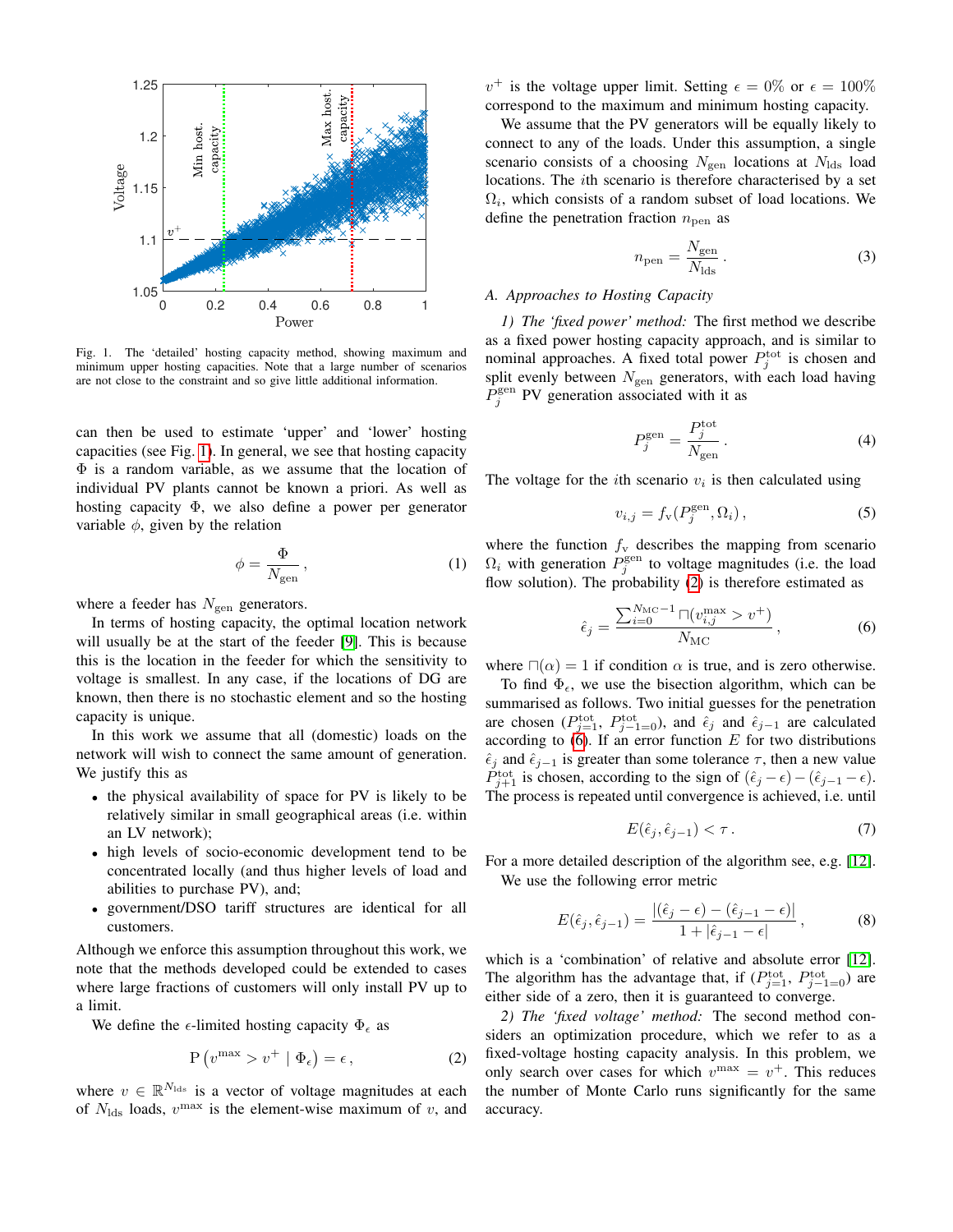

Fig. 2. The fixed-power hosting capcity method (l), and the fixed-voltage hosting capcity method (r). Enforcing the constraint in the fixed-voltage method reduces the number of scearios required for the same accuracy. (Note: in practise, for the fixed-power method (l), we use a bisection method, rather than the grid-sample method illustrated here, to ensure convergence.)

To do so, for each scenario  $\Omega_i$ , we solve the optimization problem

$$
\hat{P}^{\text{gen}}[i] = \max \ P^{\text{gen}} \tag{9a}
$$

$$
\text{s.t.} \quad v \le v^+ \mathbb{1}^{N_{\text{lds}}} \tag{9b}
$$

$$
v = f_{\rm v}(P^{\rm gen}, \Omega_i). \tag{9c}
$$

An estimate for the hosting capacity  $\phi_{\epsilon}$  can now be obtained directly from  $\hat{P}^{\text{gen}}$ , without having to use a method (such as bisection) that was required for the fixed-power approach.

A visualization of the two approaches is shown in Fig.  $2$ . It is clear that the fixed voltage method will require a reduced number of runs for the same accuracy.

## III. THREE PHASE LINEAR POWER FLOW MODEL

To reduce the computational complexity, a linear model was developed for the load flow function  $f_v$ . We utilise a linearization from  $\boxed{13}$ , which we briefly summarise here. This model has the advantage that it can be linearised around a known load flow solution, increasing the model accuracy, and is valid for three phase unbalanced networks. In general, the method presented would be valid for any three-phase linear model, although the accuracy will vary.

In the case of a three phase, wye-connected distribution network with *N*bus 3-phase buses, we can write down the (complex) power flow equations as

$$
\mathbf{s} = \text{diag}(\mathbf{v})\mathbf{i}^*,\tag{10a}
$$

$$
\mathbf{i} = \mathbf{Yv} \,, \tag{10b}
$$

where  $s \in \mathbb{C}^{3N_{\text{bus}}}$  is the complex power injections at each bus,  $i \in \mathbb{C}^{3N_{\text{bus}}}$  the corresponding current injections,  $Y \in$  $\mathbb{C}^{3N_{\text{bus}} \times 3N_{\text{bus}}}$  the network admittance matrix and  $\mathbf{v} \in \mathbb{C}^{3N_{\text{bus}}}$ the bus complex voltages.

If we partition the admittance matrix into  $\mathbf{Y}_{00} \in \mathbb{C}^{3 \times 3}, \mathbf{Y}_{L0} \in \mathbb{C}^{3(N_{\text{bus}}-1) \times 3}, \mathbf{Y}_{0L} \in \mathbb{C}^{3 \times 3(N_{\text{bus}}-1)},$ and  $\mathbf{Y}_{LL} \in \mathbb{C}^{3(N_{\text{bus}}-1)\times3(N_{\text{bus}}-1)},$  as

$$
\mathbf{Y} = \begin{bmatrix} \mathbf{Y}_{00} & \mathbf{Y}_{0L} \\ \mathbf{Y}_{0L} & \mathbf{Y}_{LL} \end{bmatrix}, \tag{11}
$$

and network voltages and powers as

$$
\mathbf{v} = \begin{bmatrix} \mathbf{v}_0 \\ \mathbf{v}_L \end{bmatrix}, \qquad \mathbf{s} = \begin{bmatrix} \mathbf{s}_0 \\ \mathbf{s}_L \end{bmatrix} . \tag{12}
$$

where  $\mathbf{v}_0 \in \mathbb{C}^3$  is the slack bus voltage,  $\mathbf{v}_L \in \mathbb{C}^{3(N_{\text{bus}}-1)}$  the voltages at load buses,  $s_0 \in \mathbb{C}^3$  power injections at the slack bus, and  $\mathbf{s}_L \in \mathbb{C}^{3(N_{\text{bus}}-1)}$  the load injections.

From [13], this implies a model of the form

$$
\mathbf{v} = \mathbf{M} \begin{bmatrix} p \\ q \end{bmatrix} + \mathbf{a}, \quad \mathbf{M} = \begin{bmatrix} \mathbf{0}_{3 \times 3N_{\text{bus}}}\\ \mathbf{M}_{\overline{s}} \end{bmatrix}, \quad \mathbf{a} = \begin{bmatrix} \mathbf{v}_0\\ \mathbf{a}_{\overline{s}} \end{bmatrix}, \quad (13)
$$

where  $s = p + yq$ , and

$$
\mathbf{M}_{\overline{\mathbf{s}}} = \begin{bmatrix} \mathbf{Y}_{LL}^{-1} \text{diag}(\overline{\mathbf{v}}_L)^{-1} & -\jmath \mathbf{Y}_{LL}^{-1} \text{diag}(\overline{\mathbf{v}}_L)^{-1} \end{bmatrix} \qquad (14a)
$$

$$
\mathbf{a}_{\bar{\mathbf{s}}} = -\mathbf{Y}_{LL}^{-1} \mathbf{Y}_{L0} \mathbf{v}_0, \qquad (14b)
$$

which is linearised at a *known* power flow solution  $\bar{v}$  (for given bus injections  $\bar{s}$ ).

## *A. Linear Model Solution*

We now consider the solution of the constrained optimization  $\overline{9}$  using the linear model  $\overline{13}$ . To convert complex voltages v to voltage magnitudes *v* we make the assumption that voltage angles do not change significantly from their nominal values. Under this assumption, voltage magnitudes are given by

$$
v = \text{Re}\left(\text{diag}(\mathbf{v})\exp(-j\bar{\theta}_{\mathbf{v}})\right),\tag{15}
$$

where  $\theta_{\mathbf{v}}$  is vector of the arguments of the complex voltages at the known load flow solution  $\bar{v}$ . As such, we write done

$$
v = F\begin{bmatrix} p \\ q \end{bmatrix} + g\,,\tag{16}
$$

where

$$
F = \begin{bmatrix} \text{diag}(\cos(\bar{\theta}_{\mathbf{v}})) & \text{diag}(\sin(\bar{\theta}_{\mathbf{v}}))] \begin{bmatrix} \text{Re}(\mathbf{M}) \\ \text{Im}(\mathbf{M}) \end{bmatrix}, \quad (17)
$$

$$
g = \begin{bmatrix} \text{diag}(\cos(\bar{\theta}_{\mathbf{v}})) & \text{diag}(\sin(\bar{\theta}_{\mathbf{v}}))] \begin{bmatrix} \text{Re}(\mathbf{a}) \\ \text{Im}(\mathbf{a}) \end{bmatrix}. \end{bmatrix} . \tag{18}
$$

The load vector s consists of the fixed (linearised) component, plus the generation component,  $s = \bar{s} + P^{\text{gen}}\Lambda$ , where the vector  $\Lambda$  is given as

$$
\Lambda[k] = \begin{cases} 1 & \text{if } k \in \Omega_i \\ 0 & \text{otherwise} \end{cases}
$$

Noting that we have just one unknown,  $P<sup>gen</sup>$ , we can write down the the voltage at each node as

$$
v = F\Lambda P^{\text{gen}} + \bar{v},\tag{19}
$$

Therefore, the solution to  $\overline{9}$  is found (by substituting  $\overline{19}$ ) into  $(9b)$  as

$$
\hat{P}^{\text{gen}} = \min(\left[\text{diag}(F\Lambda)^{-1}(\mathbb{1}^{N_{\text{lds}}}v^{+}-\bar{v})\right]),\qquad(20)
$$

where we have used the notation

$$
\lfloor \alpha[k] \rfloor = \begin{cases} \alpha[k] & \text{if } \alpha[k] > 0 \\ \infty & \text{otherwise.} \end{cases} \tag{21}
$$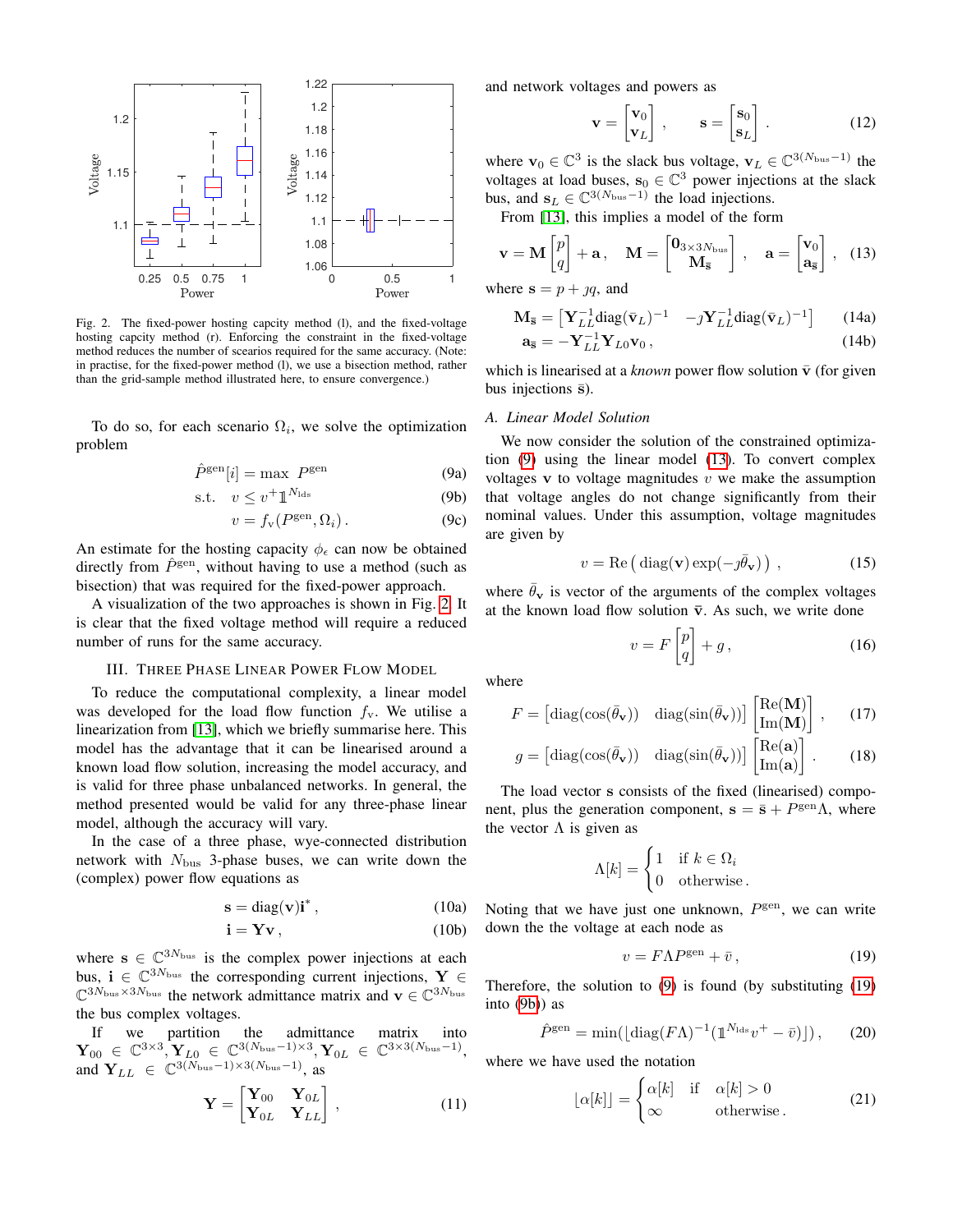TABLE I FEEDER DETAILS (NX.Y AS NETWORK X, FEEDER Y)



Fig. 3. Power that can be exported per house versus feeder, at 100% penetration (1), and the predicted and actual voltage rise on the network  $(v^{\text{Sub}})$ is the substation voltage) (r).

This optimization is therefore very fast to run as it only consists of arithmetic operations and sorting.

*Remark: Non-uniform generator selection.* The model we have used here uses the approximation that all houses will wish to install as much PV as possible. In the case that there is information to suggest that this will not be the case (i.e. that a significant fraction of houses will want less than the maximum PV), then additional variables can be added. This would result in a linear program, for which there are efficient solvers available.

#### IV. CASE STUDIES

In this work we study four low voltage networks from [14] and the European low voltage network  $[15]$  (see Table II). These networks are notable in that they do not have any voltage control equipment (capacitors or voltage regulators). The linear model is therefore particularly well suited to modelling these types of networks. Note that model 1 and model 2 are identical, save for a change in substation voltage. Each load is assigned a demand of 0.3 kW at 0.95 power factor lagging.

# *A. Validation and comparison of proposed approaches*

*1) Validation of linear model:* To first validate the accuracy of the linear model for this model, the difference between the actual and predicted maximum voltage rise was calculated, for the case of 100% penetration (for which the hosting capacity is deterministic). It was found that the linear model behaves well compared to a full load flow solution (see Fig.  $\overline{3}$ ), with the non-linear load flow calculated in OpenDSS  $[16]$ .

*2) Monte Carlo simulation validation:* The number of runs required for the monte-carlo method  $N_{\text{MC}}$  to achieve good accuracy was tested considering a hosting capacity  $\Phi_{\epsilon}$  with  $\epsilon = 5\%$  (that is, if  $P<sup>tot</sup> = \Phi_{5\%}$  then there is a 5% chance of there being a steady state overvoltage). The calculated hosting capacity for two Monte Carlo runs for the fixed-voltage

TABLE II ESTIMATED HOSTING CAPACITY AND ERROR FOR TWO MONTE CARLO RUNS ( $N_{\text{MC}} = 1000$ ,  $n_{\text{pen}} = 50\%$ )

| Feeder           | $\Phi_{5\%}$ (run A), kW | $\Phi_{5\%}$ (run B), kW | Rel. error, % |
|------------------|--------------------------|--------------------------|---------------|
| EU LV            | 15.3                     | 14.9                     | 2.27          |
| N <sub>1.1</sub> | 92.4                     | 89.9                     | 2.68          |
| N2.1             | 230.1                    | 229.7                    | 0.15          |
| N3.1             | 115.5                    | 116.3                    | 0.71          |
| N4.1             | 120.5                    | 122.6                    | 1.70          |

TABLE III COMPARISON OF TIMINGS AND ESTIMATED HOSTING CAPACITIES FOR THE FIXED POWER AND FIXED VOLTAGE METHODS

|                  | Fixed power |         |                            | Fixed voltage |                            |
|------------------|-------------|---------|----------------------------|---------------|----------------------------|
| Feeder           | Iterations  | Time, s | $\Phi_{5\%}, \, \text{kW}$ | Time, s       | $\Phi_{5\%}, \, \text{kW}$ |
| EU LV            | 8           | 5.30    | 15.0                       | 0.80          | 15.3                       |
| N <sub>1.1</sub> | 11          | 6.95    | 91.4                       | 0.77          | 92.4                       |
| N2.1             | 23          | 102.83  | 228.4                      | 5.57          | 230.1                      |
| N3.1             | 10          | 15.49   | 115.2                      | 1.82          | 115.5                      |
| N4.1             | 10          | 1.20    | 120.2                      | 0.17          | 120.5                      |

method is given in Table  $\overline{II}$ . We see that using  $N_{\text{MC}} = 1000$ gives an accuracy better than 3% in the networks studied.

*3) Comparison of fixed power and fixed voltage methods:* A comparison of the computational efficiency of the fixed-power and fixed-voltage methods are given in Table  $\overline{II}$ . In the fixed power method, we use a tolerance  $\tau = 1\%$  in (7), initialised with  $P_0^{\text{tot}} = 0$ , and  $P_1^{\text{tot}}$  as the unique hosting capacity at  $n_{\text{pen}} = 100\%.$ 

The number of iterations required to reach convergence of the bisection method is clearly a key driver in the increase in time required to run the fixed-power method compared to the fixed-voltage method. The difference in accuracy is of the same order of magnitude as the difference caused by running multiple Monte Carlo runs. Given the computational speed, we conclude that the fixed voltage method has a clear advantage over the fixed power approach.

#### *B. Hosting Capacity for DG Policy Decision*

We now study hosting capacity as a function of the customer penetration level. The probability density function (PDF) of the power per house and total feeder power is shown in Fig.  $\overline{4}$ for feeder N2.1 and in Fig.  $\overline{5}$  for feeder N4.1. The 5% hosting capacity  $\Phi_{5\%}$  is plotted alongside boxplots of the estimate of the hosting capacity, illustrating the minimum and maximum, interquartile range, and median of  $\Phi$ ; the same is also plotted for  $\phi$ .

It is clear that the hosting capacity is strongly affected by the fraction of loads connected. In both feeders, the 5% hosting capacity  $\Phi_{5\%}$  appears to loosely follow an S-shaped curve: it increases rapidly first, then increasing at a linear rate, before increasing more rapidly towards 100% penetration.

The extrema (the minimum and maximum hosting capacity) appear to have some noise. That is, it seems that a larger number of Monte Carlo runs would be required